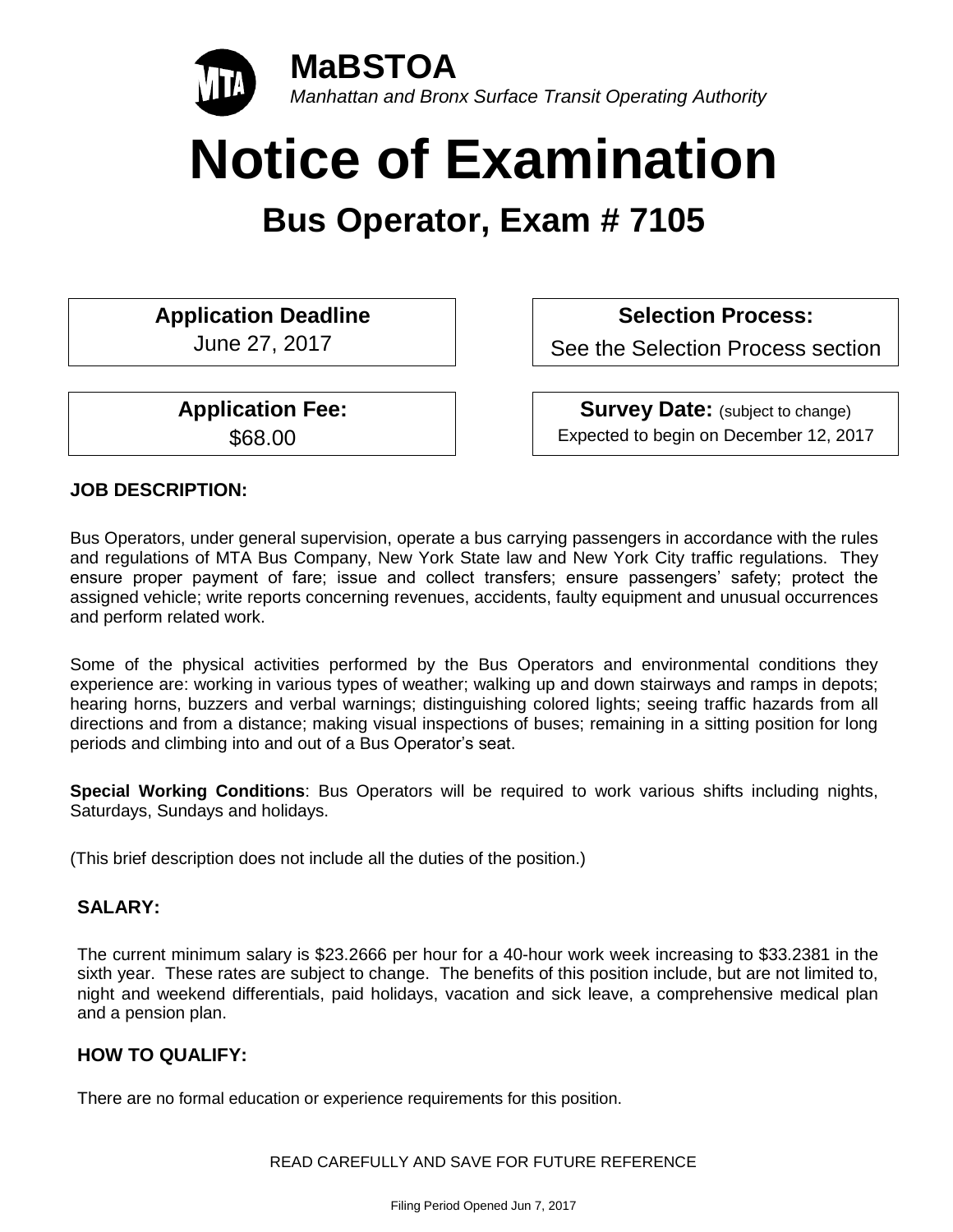# **REQUIREMENTS TO BE APPOINTED:**

#### **Driver License Requirement:**

At the time of consideration for appointment, you must possess:

- 1. A Class B Commercial Driver License (CDL) valid in the State of New York with a passenger endorsement and no disqualifying restrictions, with proof of residency from the state in which that license was issued; or
- 2. A Motor Vehicle Driver license valid in the State of New York and a Learner's Permit for a Class B Commercial Driver License valid in the State of New York with a passenger endorsement and no disqualifying restrictions.

Your CDL or Motor Vehicle Driver License, or any combination thereof, must have been valid in the State of New York for at least three years immediately prior to the date you are appointed to this position.

Candidates who qualify under (2) above will be appointed subject to the receipt of a Class B Commercial Driver License valid in the State of New York with a passenger endorsement and no disqualifying restrictions at the end of a special training course in bus operation.

Candidates who fail to successfully complete the special training course in bus operation, including the receipt of a Class B Commercial Driver License valid in the State of New York with a passenger endorsement and no disqualifying restrictions, will be terminated.

If you have serious moving violations, a license suspension or an accident record you may be disqualified.

The Class B Commercial Driver License with passenger endorsement must be maintained for the duration of your employment in the title.

**Medical Requirement:** Medical guidelines have been established for the position of Bus Operator. You will be examined to determine whether you can perform the essential functions of the position. Where appropriate, a reasonable accommodation will be provided for a person with a disability to enable him or her to perform the essential functions of the job.

**Drug Screening Requirement:** You must pass a drug screening in order to be appointed and if appointed, you will be subject to random drug and alcohol tests for the duration of your employment. Additionally, if you have tested positive on a drug or alcohol test or had a refusal to test during preemployment or while employed by a Federal DOT-regulated employer during the applicable period, you must have completed the Substance Abuse Professional (SAP) process required by federal law in order to be appointed to this safety-sensitive position.

**Residency:** City residency is not required for this position.

**English Requirement:** You must be able to understand and be understood in English.

**Proof of Identity:** Under the Immigration Reform and Control Act of 1986, you must be able to prove your identity and your right to obtain employment in the United States prior to employment with MaBSTOA/MTA Bus Company.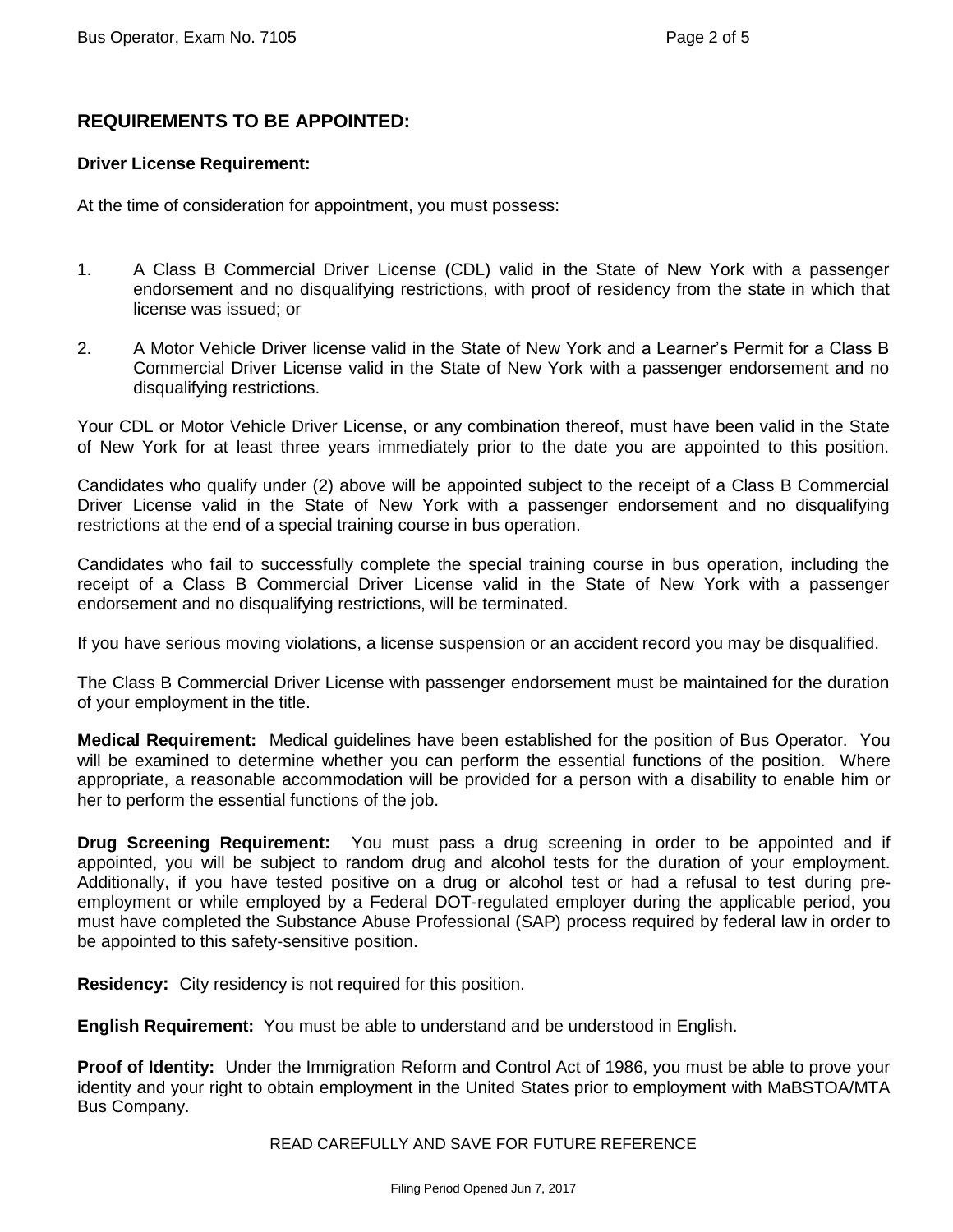# **HOW TO SUBMIT AN APPLICATION AND PAY THE APPLICATION FEE:**

Submit an application online by the last day of the application period unless you are requesting a Fee Waiver. Applicants who wish to request a Fee Waiver should refer to the "How to Submit an Application When Requesting a Fee Waiver" section below. Applications will not be accepted in person.

#### **Online Applications:**

- 1. Apply using<http://mta.info/nyct/hr/appexam.htm> by the last day of the application period.
- 2. Log into your existing account or create a new account online to apply.
- 3. Follow the steps to submitting an application.
- 4. You will be given a confirmation number after you submit your *Application*.
- 5. A major credit card or a bank card associated with a bank account must be used when paying the application fee.
- 6. You will be sent a confirmation email after you submit payment for the application fee.

Computers with internet access are available on a limited basis at branches of the New York Public Library, the Brooklyn Library and the Queens Library to patrons with a valid library card.

Save your Confirmation number for future reference and proof of filing an *Application*.

Applications will not be accepted in person.

## **HOW TO SUBMIT AN APPLICATION WHEN REQUESTING A FEE WAIVER:**

Applicants who wish to request a Fee Waiver must obtain an Application in person at the MTA New York City Transit Exam Information Center as indicated below and must submit the Application by mail to the address in the Correspondence section below by the last day of the application period. Applications will not be accepted in person. Additional information on requesting an application fee waiver is available with the Application.

**MTA New York City Transit Exam Information Center:** Open Monday through Friday, from 9 am to 3 pm, in the lobby at 180 Livingston Street, Brooklyn, New York. Directions: take the A, C, F or R trains to the Jay Street-Metro Tech Station, or the 2 or 3 train to the Hoyt Street Station.

## **SELECTION PROCESS:**

Applicants will be assigned a random list number that is generated electronically and as vacancies occur, they will be scheduled to take the Bus Operator Selection Survey (BOSS). *We anticipate the BOSS for this exam will be held intermittently beginning December 12, 2017.*

Applicants who successfully complete the BOSS and the following components of the employment process will be considered for employment in random list number order as vacancies arise.

- A driving record review
- Drug test and medical assessment
- Criminal and work record review (failure to disclose prior convictions may disqualify)

Refer to the "Requirements to be Appointed" section of this notice, above, for additional information on conditions that must be met at the time of appointment.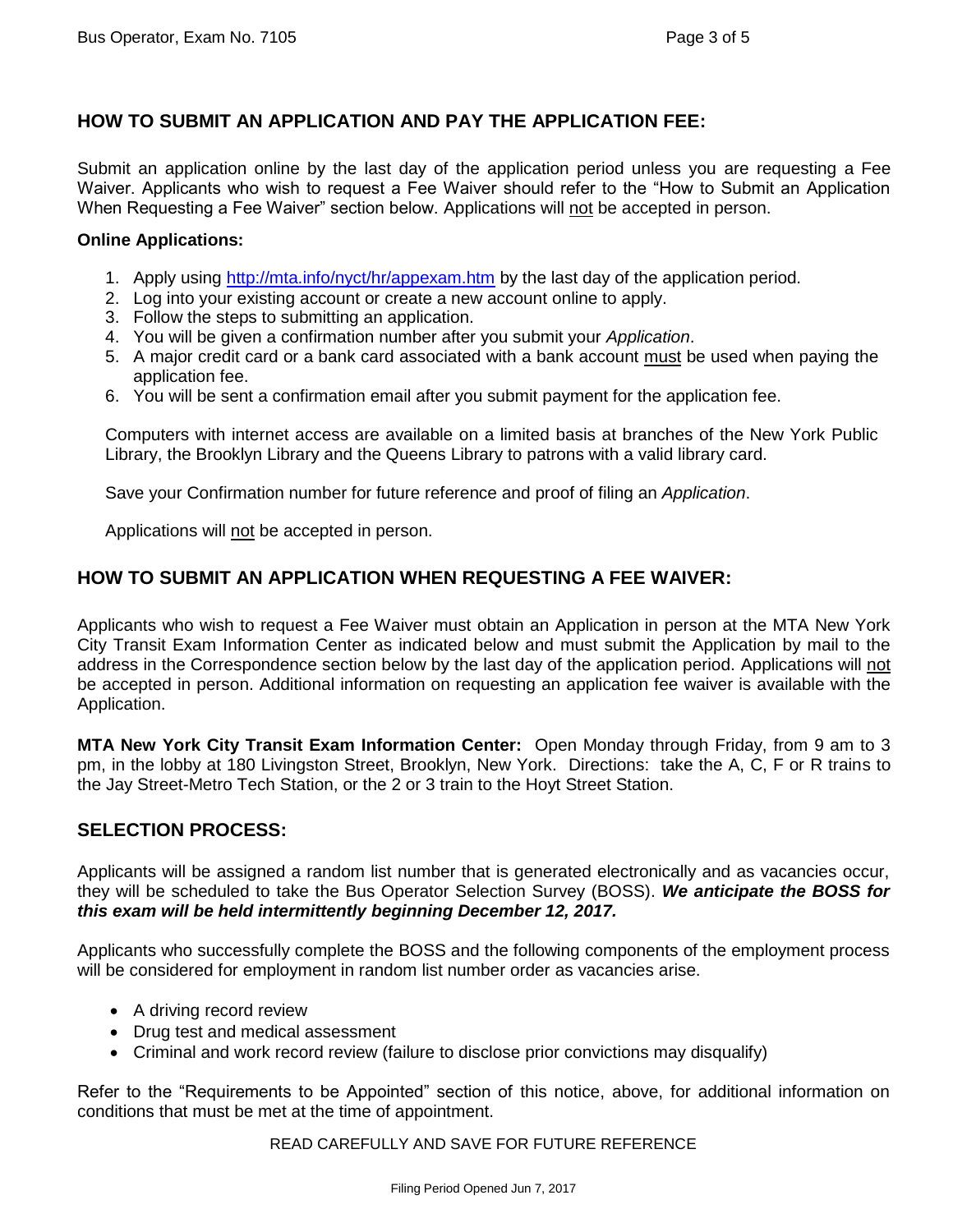#### **ADMISSION LETTER:**

An *Admission Letter* is mailed to you approximately 10 days before the scheduled survey date. If you do not receive an *Admission Letter* at least 4 days before the scheduled survey date, you may obtain a duplicate letter at the MTA Exam Information Center. A paper copy of the *Admission Letter* is your ticket for admission to the survey. The *Admission Letter* will include your random list number. Candidates who successfully complete all components of the selection process and meet all requirements and conditions will be considered for employment in random list number order as vacancies arise.

#### **ADDITIONAL INFORMATION:**

**Probationary Period:** You will be required to complete a one-year probationary period. Those who do not successfully complete the probationary period may be terminated at the discretion of the MTA Bus Company.

**Training Program:** Appointees are required to successfully complete a six-week training program in bus operation to satisfactorily complete the probationary period. Those who do not successfully complete this program will be terminated.

#### **SPECIAL ARRANGEMENTS:**

**Special Test Accommodations:** If you plan to request special testing accommodations due to disability or an alternate test date due to your religious belief, please contact us in one of the three ways listed in the "Correspondence" section below no later than 30 days prior to the scheduled test date for further instructions.

#### **CORRESPONDENCE:**

**Change of Contact Information:** It is critical that you promptly notify MTA MaBSTOA of any change to your contact information (telephone number, mailing address and/or email address). You may miss important information about your exam(s) or consideration for appointment, including important information that may require a response by a specified deadline, if we do not have your correct contact information. To update your contact information with MTA MaBSTOA, you may:

- 1. Visit us at the MTA Exam Information Center;
- 2. Email us at [examsunit@nyct.com](mailto:examsunit@nyct.com) with the subject named "Contact Info Update";
- 3. Mail us at the address below, with the words "Contact Info Update" next to the exam title.

Your request must include your full name, exam title, exam number and your old and new telephone numbers, mailing and/or email address.

**If you are a current MTA employee, all changes to your employee contact information must be made through the MTA Business Service Center (BSC) via the employee portal at** [http://www.mymta.info.](http://www.mymta.info/)

> All other correspondence must be sent to the following address: MaBSTOA Bus Operator, Exam No. 7105 180 Livingston Street, Room 4070 Brooklyn, NY 11201